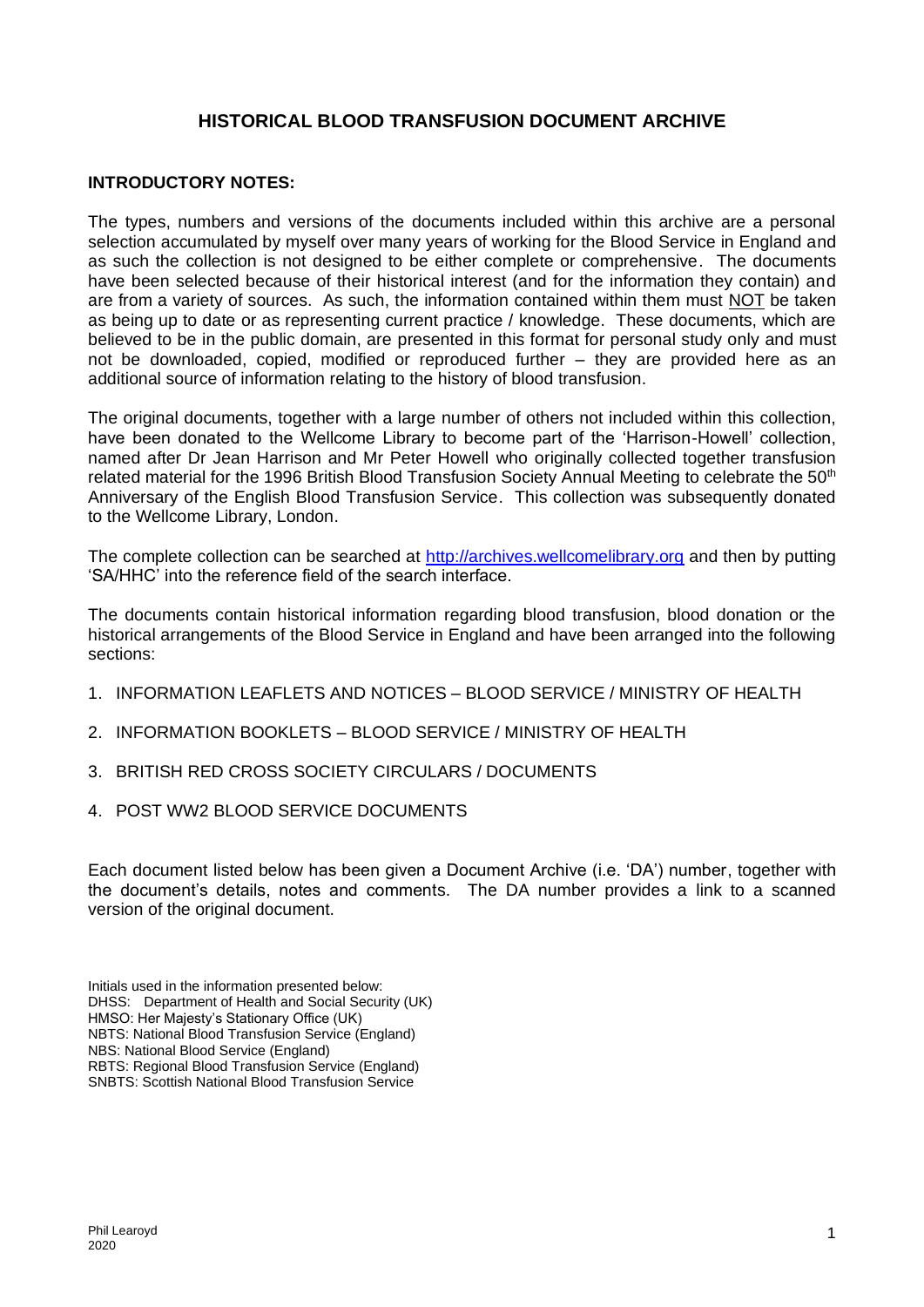# **1. INFORMATION LEAFLETS AND NOTICES – BLOOD SERVICE / MINISTRY OF HEALTH**

| ARCHIVE NUMBER:<br><b>DOCUMENT TITLE:</b><br>DATE:<br>DOC. REF. No.:        | <b>DA-001</b><br><b>BLOOD COMPONENT THERAPY</b><br>1977<br><b>NBTS 1150</b><br>DOC. PRODUCED BY: DHSS & Central Office of Information<br>NOTES / COMMENTS: See also DA-002 - same title / reference number - different information<br>and format                                                                                     |
|-----------------------------------------------------------------------------|--------------------------------------------------------------------------------------------------------------------------------------------------------------------------------------------------------------------------------------------------------------------------------------------------------------------------------------|
| ARCHIVE NUMBER:<br><b>DOCUMENT TITLE:</b><br>DATE:<br>DOC. REF. No.:        | <b>DA-002</b><br><b>BLOOD COMPONENT THERAPY</b><br>August 1985<br><b>NBTS 1150</b><br>DOC. PRODUCED BY: DHSS & Central Office of Information<br>NOTES / COMMENTS: See also DA-001 - same title / reference number - different information<br>and format                                                                              |
| ARCHIVE NUMBER: DA-003<br><b>DOCUMENT TITLE:</b><br>DATE:<br>DOC. REF. No.: | <b>RARE BLOOD GROUPS</b><br>1976 Reprinted October 1977<br><b>NBTS 1147</b><br>DOC. PRODUCED BY: DHSS & Central Office of Information<br>NOTES / COMMENTS: There are two print versions of this leaflet with the same reference<br>number - see also DA-004                                                                          |
| <b>ARCHIVE NUMBER:</b><br><b>DOCUMENT TITLE:</b><br>DATE:<br>DOC. REF. No.: | <b>DA-004</b><br><b>RARE BLOOD GROUPS</b><br>1983<br><b>NBTS 1147</b><br>DOC, PRODUCED BY: DHSS & Central Office of Information<br>NOTES/COMMENTS: There are two print versions of this leaflet with the same reference<br>number - see also DA-003                                                                                  |
| <b>ARCHIVE NUMBER:</b><br><b>DOCUMENT TITLE:</b><br>DATE:<br>DOC. REF. No.: | <b>DA-005</b><br>THE GIFT OF LIFE<br>Printed February 1962<br><b>NBTS 1040</b><br>DOC. PRODUCED BY: Central Office of Information for the Ministry of Health<br>NOTES/COMMENTS: There are four print versions of this leaflet with the same reference<br>number - see also DA-006, DA-007 and DA-008                                 |
| <b>ARCHIVE NUMBER:</b><br><b>DOCUMENT TITLE:</b><br>DATE:<br>DOC. REF. No.: | <b>DA-006</b><br>BLOOD TRANSFUSION - THE GIFT OF LIFE - BLOOD DONORS<br><b>SAVE LIVES</b><br>February 1971<br>NBTS 1040 D.820734<br>DOC. PRODUCED BY: DHSS & Central Office of Information<br>NOTES / COMMENTS: There are four print versions of this leaflet with the same reference<br>number - see also DA-005, DA-007 and DA-008 |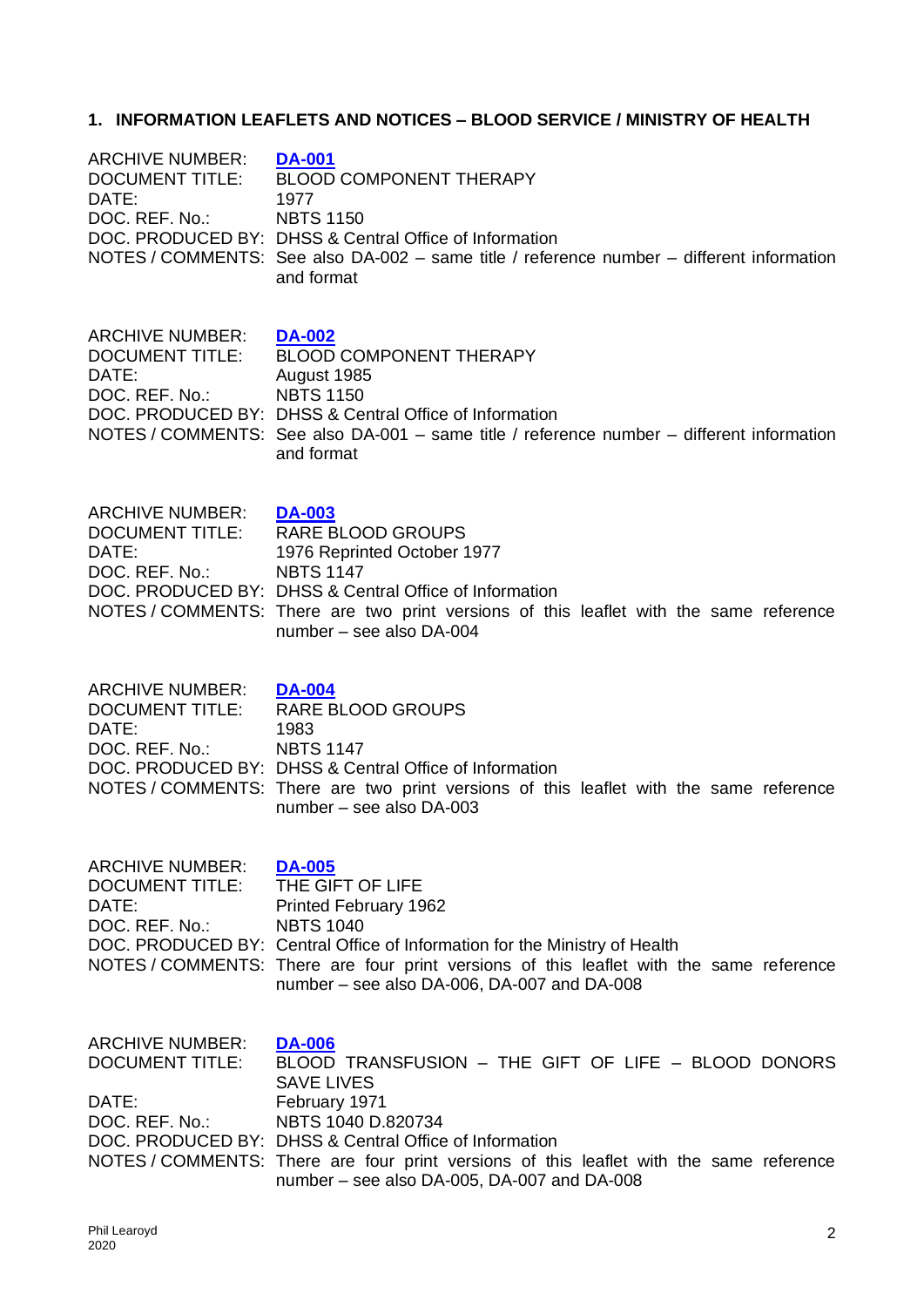| <b>ARCHIVE NUMBER:</b><br><b>DOCUMENT TITLE:</b><br>DATE:<br>DOC. REF. No.:                    | <b>DA-007</b><br><b>BLOOD THE GIFT OF LIFE</b><br>1975<br><b>NBTS 1040</b><br>DOC. PRODUCED BY: DHSS & Central Office of Information / HMSO<br>NOTES / COMMENTS: There are four print versions of this leaflet with the same reference<br>number - see also DA-005, DA-006 and DA-008                |
|------------------------------------------------------------------------------------------------|------------------------------------------------------------------------------------------------------------------------------------------------------------------------------------------------------------------------------------------------------------------------------------------------------|
| <b>ARCHIVE NUMBER:</b><br><b>DOCUMENT TITLE:</b><br>DATE:<br>DOC. REF. No.:                    | <b>DA-008</b><br><b>BLOOD THE GIFT OF LIFE</b><br>1978 Reprinted February 1979<br><b>NBTS 1040</b><br>DOC. PRODUCED BY: DHSS & Central Office of Information<br>NOTES/COMMENTS: There are four print versions of this leaflet with the same reference<br>number - see also DA-005, DA-006 and DA-007 |
| <b>ARCHIVE NUMBER:</b><br><b>DOCUMENT TITLE:</b><br>DATE:<br>DOC. REF. No.:                    | <b>DA-009</b><br>BLOOD DONORS AND OPEN-HEART SURGERY<br>1977<br><b>NBTS 1151</b><br>DOC, PRODUCED BY: DHSS & Central Office of Information<br>NOTES / COMMENTS: There are two print versions of this leaflet with the same reference<br>number - see also DA-010                                     |
| <b>ARCHIVE NUMBER:</b><br><b>DOCUMENT TITLE:</b><br>DATE:<br>DOC. REF. No.:                    | <b>DA-010</b><br>BLOOD DONORS AND OPEN HEART SURGERY<br><b>June 1989</b><br><b>NBTS 1151</b><br>DOC. PRODUCED BY: Dept of Health & Central Office of Information<br>NOTES / COMMENTS: There are two print versions of this leaflet with the same reference<br>number - see also DA-009               |
| ARCHIVE NUMBER:<br><b>DOCUMENT TITLE:</b><br>DATE:<br>DOC. REF. No.:<br>DOC. PRODUCED BY: HMSO | <b>DA-011</b><br>THE GIFT OF BLOOD<br>August 1992<br><b>NBTS 1300</b><br>NOTES / COMMENTS: Information leaflet number 1.                                                                                                                                                                             |
| <b>ARCHIVE NUMBER:</b><br><b>DOCUMENT TITLE:</b><br>DATE:<br>DOC. REF. No.:                    | <b>DA-012</b><br>TESTING YOUR BLOOD - WE'D JUST LIKE TO CHECK<br><b>July 1991</b><br><b>NBTS 1309</b><br>DOC. PRODUCED BY: DHSS & Central Office of Information / HMSO<br>NOTES / COMMENTS: Information leaflet number 6.                                                                            |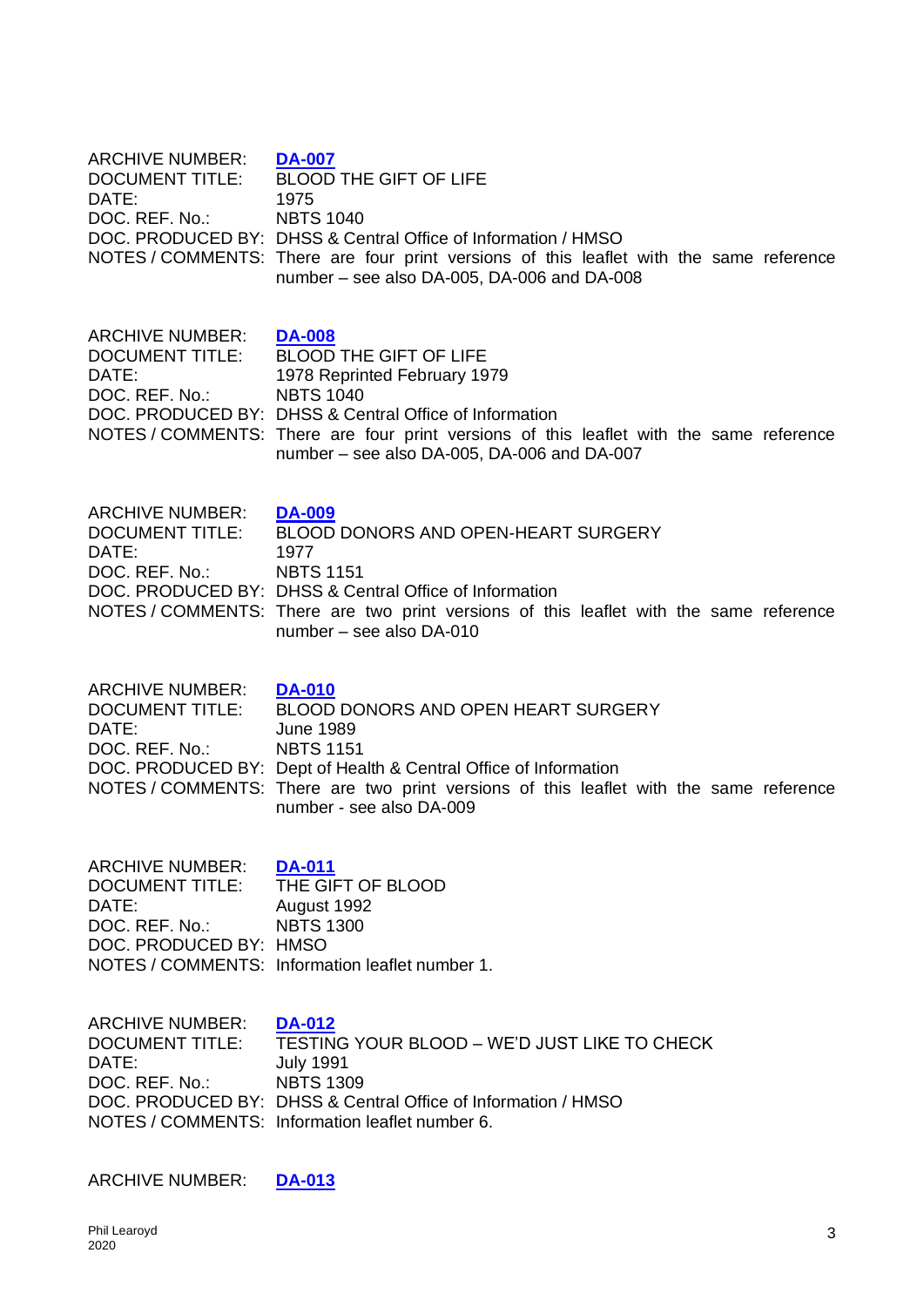| DATE:                                                                                              | March 1993                                                                                                                                                                                                                                                                             |
|----------------------------------------------------------------------------------------------------|----------------------------------------------------------------------------------------------------------------------------------------------------------------------------------------------------------------------------------------------------------------------------------------|
| DOC. REF. No.:                                                                                     | <b>NBTS 1329</b>                                                                                                                                                                                                                                                                       |
| DOC. PRODUCED BY: -                                                                                | NOTES / COMMENTS: Information leaflet number 7.                                                                                                                                                                                                                                        |
| ARCHIVE NUMBER:                                                                                    | <b>DA-014</b>                                                                                                                                                                                                                                                                          |
| <b>DOCUMENT TITLE:</b>                                                                             | 'O' HOW WE NEED YOU!                                                                                                                                                                                                                                                                   |
| DATE:                                                                                              | March 1993                                                                                                                                                                                                                                                                             |
| DOC. REF. No.:                                                                                     | <b>NBTS 1330</b>                                                                                                                                                                                                                                                                       |
| DOC. PRODUCED BY: -                                                                                | NOTES / COMMENTS: Information leaflet number 8.                                                                                                                                                                                                                                        |
| <b>ARCHIVE NUMBER:</b>                                                                             | <b>DA-015</b>                                                                                                                                                                                                                                                                          |
| <b>DOCUMENT TITLE:</b>                                                                             | 11 GOOD THINGS THAT COME OUT OF BLOOD                                                                                                                                                                                                                                                  |
| DATE:                                                                                              | November 1985                                                                                                                                                                                                                                                                          |
| DOC. REF. No.:                                                                                     | <b>NBTS 1148B</b>                                                                                                                                                                                                                                                                      |
| NOTES / COMMENTS: -                                                                                | DOC. PRODUCED BY: DHSS & Central Office of Information                                                                                                                                                                                                                                 |
| <b>ARCHIVE NUMBER:</b>                                                                             | <b>DA-016</b>                                                                                                                                                                                                                                                                          |
| <b>DOCUMENT TITLE:</b>                                                                             | RHESUS BABIES - HOW BLOOD DONORS HELP TO SAVE THEIR                                                                                                                                                                                                                                    |
| DATE:                                                                                              | <b>LIVES</b>                                                                                                                                                                                                                                                                           |
| DOC. REF. No.:                                                                                     | 1976. Reprinted October 1977                                                                                                                                                                                                                                                           |
| NOTES / COMMENTS: -                                                                                | DOC. PRODUCED BY: DHSS & Central Office of Information                                                                                                                                                                                                                                 |
| <b>ARCHIVE NUMBER:</b><br><b>DOCUMENT TITLE:</b><br>DATE:<br>DOC. REF. No.:<br>DOC. PRODUCED BY: - | <b>DA-017</b><br>YOUR QUESTIONS ABOUT BLOOD TRANSFUSION ANSWERED<br>NOTES / COMMENTS: A leaflet for patients and their relatives.                                                                                                                                                      |
| ARCHIVE NUMBER:<br><b>DOCUMENT TITLE:</b><br>DATE:<br>DOC. REF. No.:                               | <b>DA-018</b><br>THE DROP THAT IS EVERYTHING<br>1982<br><b>NBTS 1170</b><br>DOC. PRODUCED BY: Dept of Health & Central Office of Information<br>NOTES / COMMENTS: The address section of the leaflet is blank – it would have been stamped<br>with the name of the local blood centre. |
|                                                                                                    |                                                                                                                                                                                                                                                                                        |

DOCUMENT TITLE: HOW MANY PEOPLE HAVE YOU HELPED TODAY?

ARCHIVE NUMBER: **[DA-019](https://0d66353c-bff7-45fe-afa9-096c14d0e52b.filesusr.com/ugd/9e7bfc_e05cd0a1fda74ed39f7ab3b83cf268c3.pdf)** PLATELET DONORS WANTED DATE:<br>DOC. REF. No.: Probably 1991 DOC. REF. No.: DOC. PRODUCED BY: -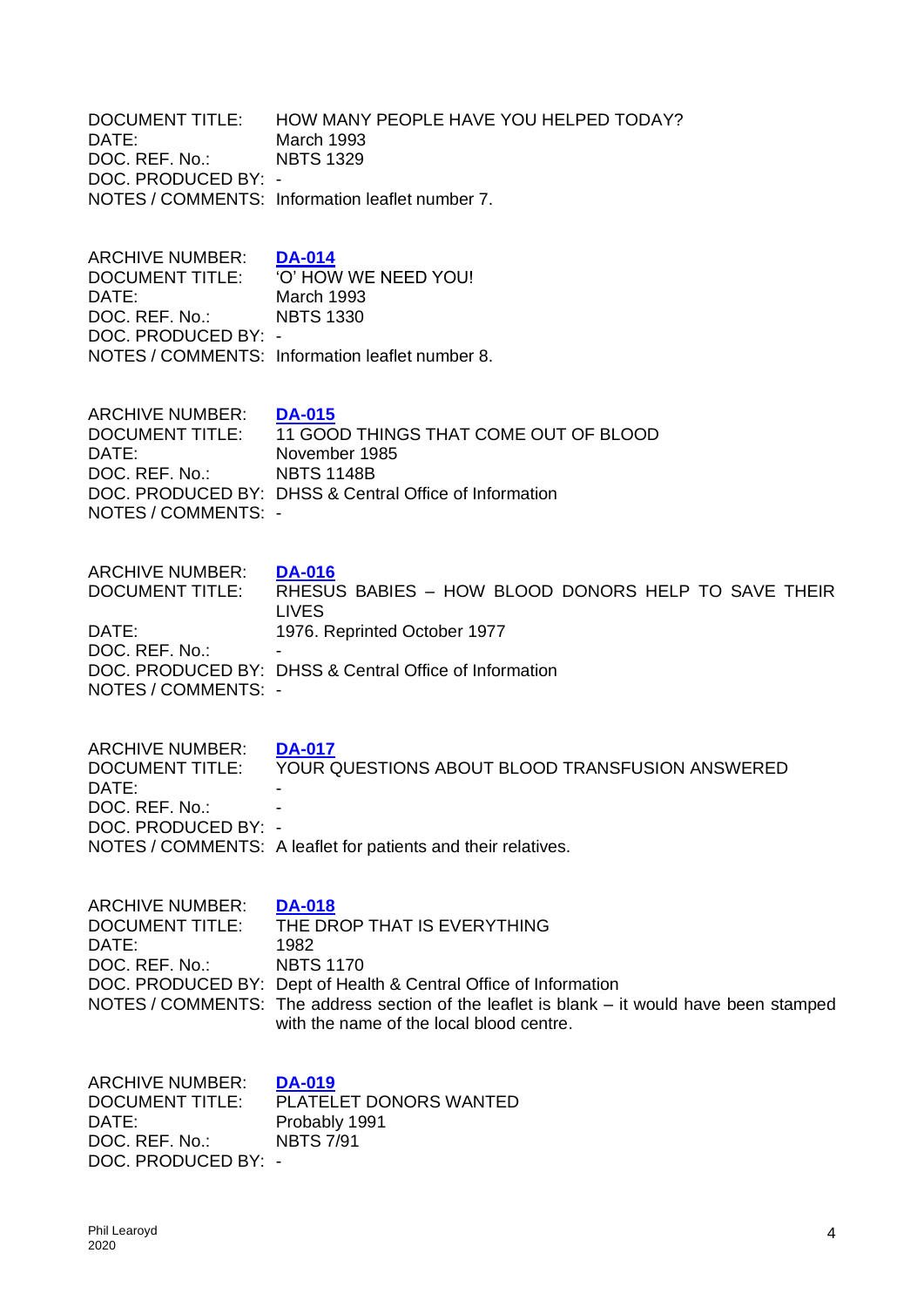NOTES / COMMENTS: Designed to be read by whole blood donors at a blood donor session where apheresis is also performed.

| <b>ARCHIVE NUMBER:</b><br><b>DOCUMENT TITLE:</b><br>DATE:<br>DOC. REF. No.:<br>DOC. PRODUCED BY: -               | <b>DA-020</b><br>YOUR GIFT EXPLAINED - WHERE DOES MY BLOOD GO<br><b>NBTS 1407</b><br>NOTES / COMMENTS: Explains blood components / plasma protein products and the role of the<br>Bio-Products Laboratory, Elstree.                                                                             |
|------------------------------------------------------------------------------------------------------------------|-------------------------------------------------------------------------------------------------------------------------------------------------------------------------------------------------------------------------------------------------------------------------------------------------|
| <b>ARCHIVE NUMBER:</b><br><b>DOCUMENT TITLE:</b><br>DATE:<br>DOC. REF. No.:                                      | <b>DA-021</b><br>PERSON TO PERSON: THE GIFT OF LIFE<br>October 1992<br>306575-111<br>DOC. PRODUCED BY: COBE BCT Inc / The Children's Hospital Denver, USA<br>NOTES / COMMENTS: USA leaflet about apheresis                                                                                      |
| <b>ARCHIVE NUMBER:</b><br><b>DOCUMENT TITLE:</b><br>DATE:<br>DOC. REF. No.:                                      | <b>DA-022</b><br>WHICH BLOOD GROUP?<br>February 1974<br><b>NBTS LB5A</b><br>DOC. PRODUCED BY: DHSS & Central Office of Information / HMSO<br>NOTES / COMMENTS: Return address: Bristol Centre. There are two print versions of this leaflet<br>with the same reference number – see also DA-023 |
| <b>ARCHIVE NUMBER:</b><br><b>DOCUMENT TITLE:</b><br>DATE:<br>DOC. REF. No.:                                      | <b>DA-023</b><br>WHICH BLOOD GROUP?<br>1978<br><b>NBTS LB5A</b><br>DOC. PRODUCED BY: DHSS & Central Office of Information / HMSO<br>NOTES / COMMENTS: There are two print versions of this leaflet with the same reference<br>number - see also DA-022                                          |
| <b>ARCHIVE NUMBER:</b><br>DATE:<br>DOC. REF. No.:<br>DOC. PRODUCED BY: -                                         | <b>DA-024</b><br>DOCUMENT TITLE: BECOME A PLATELET DONOR<br>18 June 1998<br>HLD/SEZ/LI/003/01<br>NOTES / COMMENTS: National Blood Service - London and South East Zone leaflet.                                                                                                                 |
| <b>ARCHIVE NUMBER:</b><br><b>DOCUMENT TITLE:</b><br>DATE:<br>DOC. REF. No.:<br>NOTES / COMMENTS: See also DA-026 | <b>DA-025</b><br>DONATING YOUR PLASMA AND YOUR PLATELETS<br>DOC. PRODUCED BY: Haemonetics (UK) Ltd. & the Liverpool & North Wales RBTS                                                                                                                                                          |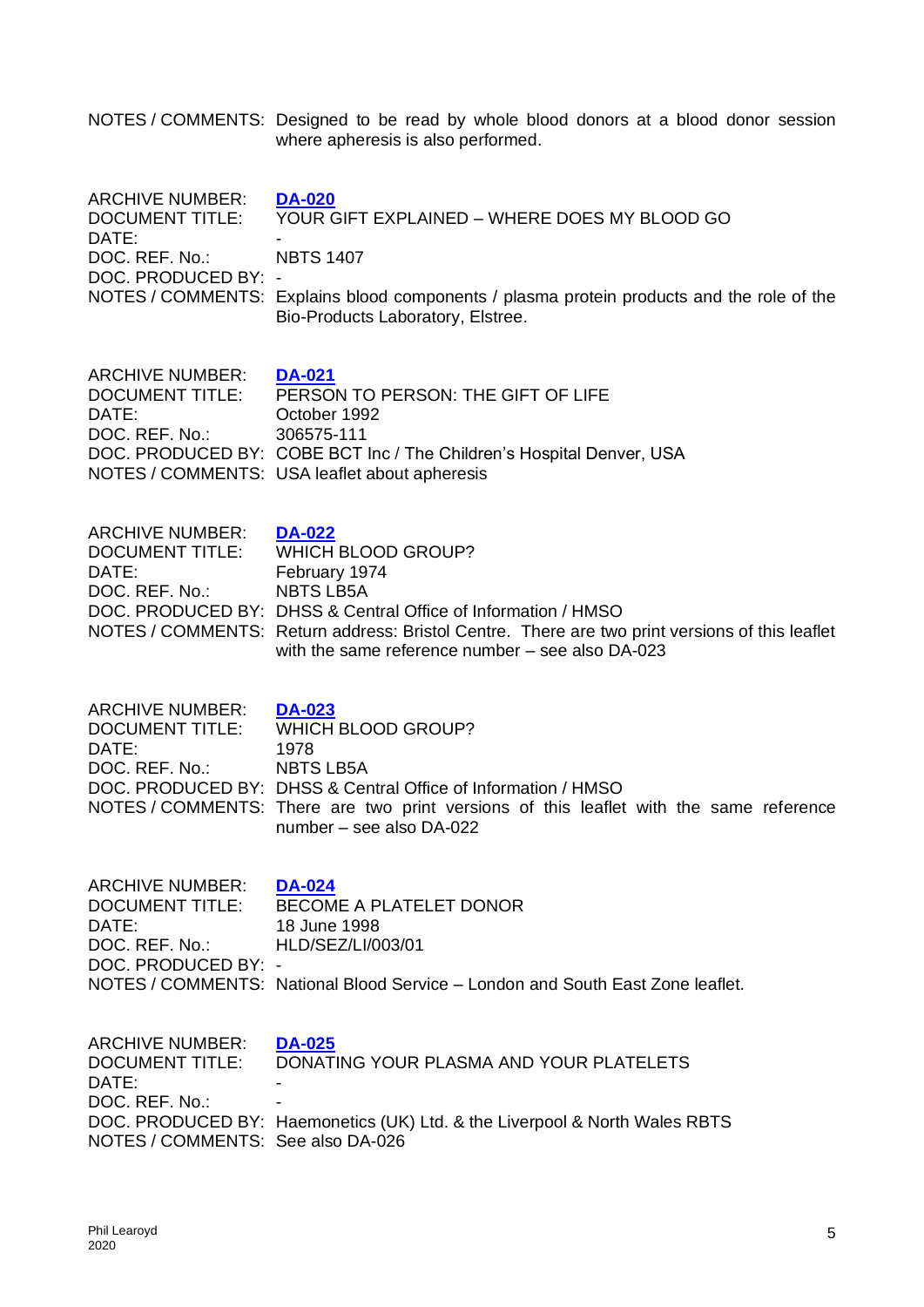| <b>ARCHIVE NUMBER:</b><br><b>DOCUMENT TITLE:</b><br>DATE:<br>DOC. REF. No.:<br>NOTES / COMMENTS: See also DA-025        | <b>DA-026</b><br><b>DONATING PLASMA</b><br>DOC. PRODUCED BY: Haemonetics (UK) Ltd. & the Leeds RBTS                                                                                                                                                                                     |
|-------------------------------------------------------------------------------------------------------------------------|-----------------------------------------------------------------------------------------------------------------------------------------------------------------------------------------------------------------------------------------------------------------------------------------|
| <b>ARCHIVE NUMBER:</b><br><b>DOCUMENT TITLE:</b><br>DATE:<br>DOC. REF. No.:<br>NOTES / COMMENTS: -                      | <b>DA-027</b><br>LIFE BLOOD - HER MAJESTY THE QUEEN SENDS A SPECIAL<br>MESSAGE TO THE ONE MILLION DONORS OF THE NATIONAL<br><b>BLOOD TRANSFUSION SERVICE</b><br>1963<br>DOC. PRODUCED BY: Central Office of Information for the Ministry of Health                                      |
| ARCHIVE NUMBER:<br><b>DOCUMENT TITLE:</b><br>DATE:<br>DOC. REF. No.:<br>DOC. PRODUCED BY: Sheffield Blood Centre        | <b>DA-028</b><br>LIFE BLOOD - "HAVE YOU EVER HAD JAUNDICE"<br>Probably 1974<br>Shefrep LB1S74<br>NOTES / COMMENTS: An Information Series produced by the Regional Transfusion Centre<br>Sheffield - Number 1. See also DA-029, and DA-030                                               |
| <b>ARCHIVE NUMBER:</b><br><b>DOCUMENT TITLE:</b><br>DATE:<br>DOC. REF. No.:<br>DOC. PRODUCED BY: Sheffield Blood Centre | <b>DA-029</b><br>LIFE BLOOD - PLASMAPHERESIS<br>Probably 1974<br>Shefrep LB2S74<br>NOTES / COMMENTS: An Information Series produced by the Regional Transfusion Centre<br>Sheffield - Number 2. See also DA-028, and DA-030                                                             |
| <b>ARCHIVE NUMBER:</b><br><b>DOCUMENT TITLE:</b><br>DATE:<br>DOC. REF. No.:<br>DOC. PRODUCED BY: Sheffield Blood Centre | <b>DA-030</b><br>LIFE BLOOD - "BITS AND PIECES" (COMPONENT THERAPY)<br>Probably 1974<br>Shefrep LB3S74<br>NOTES / COMMENTS: An Information Series produced by the Regional Transfusion Centre<br>Sheffield - Number 3. See also DA-028, and DA-029                                      |
| <b>ARCHIVE NUMBER:</b><br><b>DOCUMENT TITLE:</b><br>DATE:<br>DOC. REF. No.:                                             | <b>DA-031</b><br>LIFE BLOOD - YOU KEPT ME ALIVE by PETER EMBLEM<br><b>April 1956</b><br>DOC. PRODUCED BY: Issued by the Ministry of Health<br>NOTES / COMMENTS: One of a series of leaflets with the title 'Life Blood' - see also DA-032,<br>DA-033, DA-034, DA-035, DA-036 and DA-037 |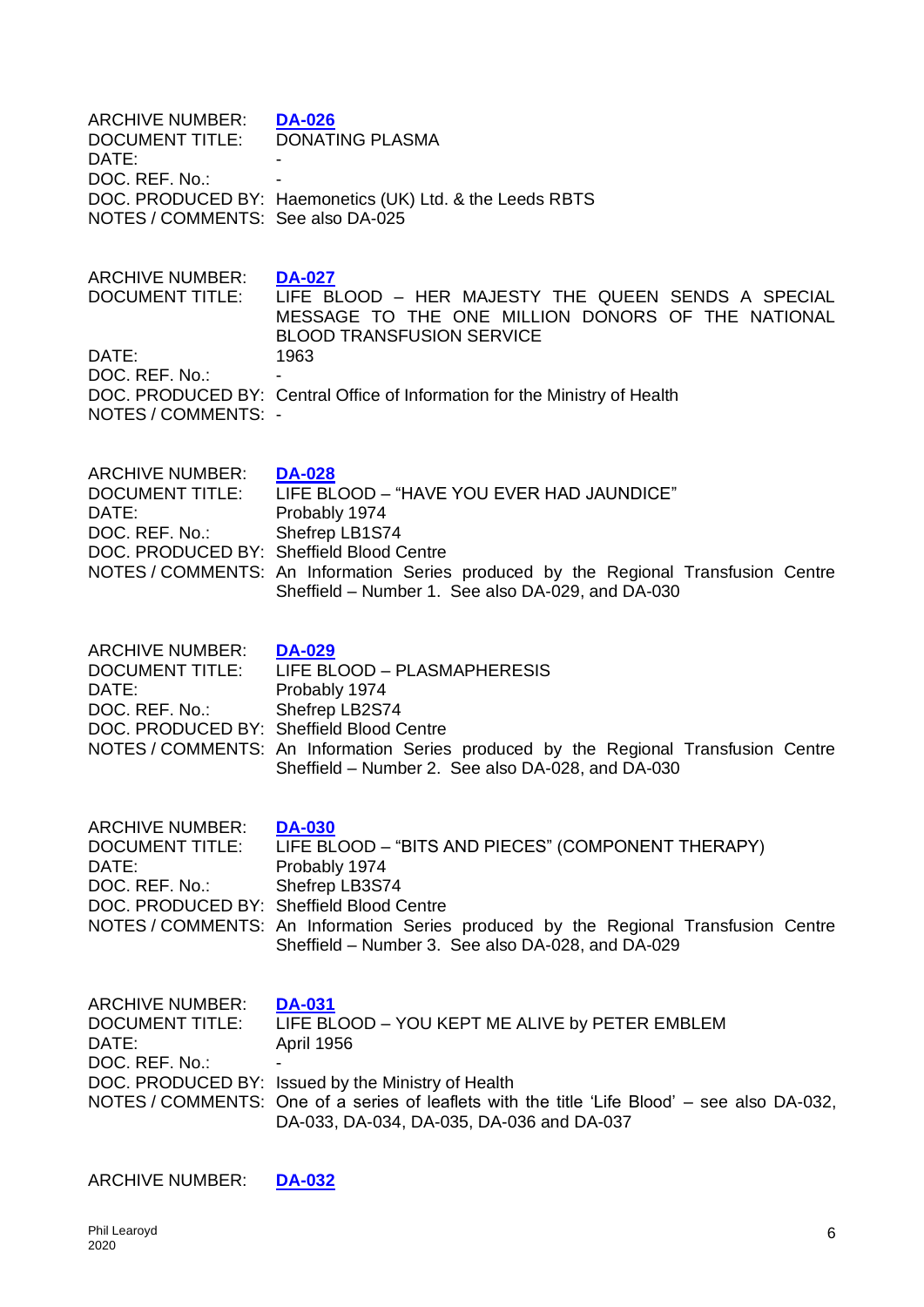| <b>DOCUMENT TITLE:</b><br>DATE:<br>DOC. REF. No.:                           | LIFE BLOOD - MATERNITY FLYING SQUAD<br>October 1956<br>51-8699<br>DOC. PRODUCED BY: Central Office of Information for the Ministry of Health<br>NOTES / COMMENTS: One of a series of leaflets with the title 'Life Blood' – see also DA-031,<br>DA-033, DA-034, DA-035, DA-036 and DA-037                                                            |
|-----------------------------------------------------------------------------|------------------------------------------------------------------------------------------------------------------------------------------------------------------------------------------------------------------------------------------------------------------------------------------------------------------------------------------------------|
| <b>ARCHIVE NUMBER:</b><br><b>DOCUMENT TITLE:</b><br>DATE:<br>DOC. REF. No.: | <b>DA-033</b><br>LIFE BLOOD - THE BLOOD GROUPS<br>August 1960<br>Wt.P. 12650<br>DOC. PRODUCED BY: Central Office of Information for the Ministry of Health<br>NOTES / COMMENTS: One of a series of leaflets with the title 'Life Blood' – see also DA-031,<br>DA-032, DA-034, DA-035, DA-036 and DA-037                                              |
| <b>ARCHIVE NUMBER:</b><br><b>DOCUMENT TITLE:</b><br>DATE:<br>DOC. REF. No.: | <b>DA-034</b><br>LIFE BLOOD - BLOOD GROUPS AND THE STUDY OF MANKIND<br>April 1965<br>Dd.167514 5/65<br>DOC. PRODUCED BY: Ministry of Health & Central Office of Information<br>NOTES / COMMENTS: One of a series of leaflets with the title 'Life Blood' – see also DA-031,<br>DA-032, DA-033, DA-035, DA-036 and DA-037                             |
| <b>ARCHIVE NUMBER:</b><br><b>DOCUMENT TITLE:</b><br>DATE:<br>DOC. REF. No.: | <b>DA-035</b><br>LIFE BLOOD - 'THERE'S NOTHING TO IT!' A NEW DONOR'S STORY<br><b>Revised October 1965</b><br>LB.6 Dd168221/1/66<br>DOC. PRODUCED BY: Ministry of Health & Central Office of Information<br>NOTES / COMMENTS: One of a series of leaflets with the title 'Life Blood' – see also DA-031,<br>DA-032, DA-033, DA-034, DA-036 and DA-037 |
| <b>ARCHIVE NUMBER:</b><br><b>DOCUMENT TITLE:</b><br>DATE:<br>DOC. REF. No.: | <b>DA-036</b><br>LIFE BLOOD - BLOOD PLASMA AND BURNS TREATMENT<br>April 1965<br>LB.9 Dd.34691 7/67<br>DOC. PRODUCED BY: Central Office of Information for the Ministry of Health<br>NOTES / COMMENTS: One of a series of leaflets with the title 'Life Blood' – see also DA-031,<br>DA-032, DA-033, DA-034, DA-035 and DA-037                        |
| <b>ARCHIVE NUMBER:</b><br><b>DOCUMENT TITLE:</b><br>DATE:<br>DOC. REF. No.: | <b>DA-037</b><br>LIFE BLOOD - BLOOD DONORS AND OPEN HEART SURGERY<br>April 1966<br>LB.7 Dd.34684 5/67<br>DOC. PRODUCED BY: Central Office of Information for the Ministry of Health<br>NOTES / COMMENTS: One of a series of leaflets with the title 'Life Blood' – see also DA-031,<br>DA-032, DA-033, DA-034, DA-035 and DA-036                     |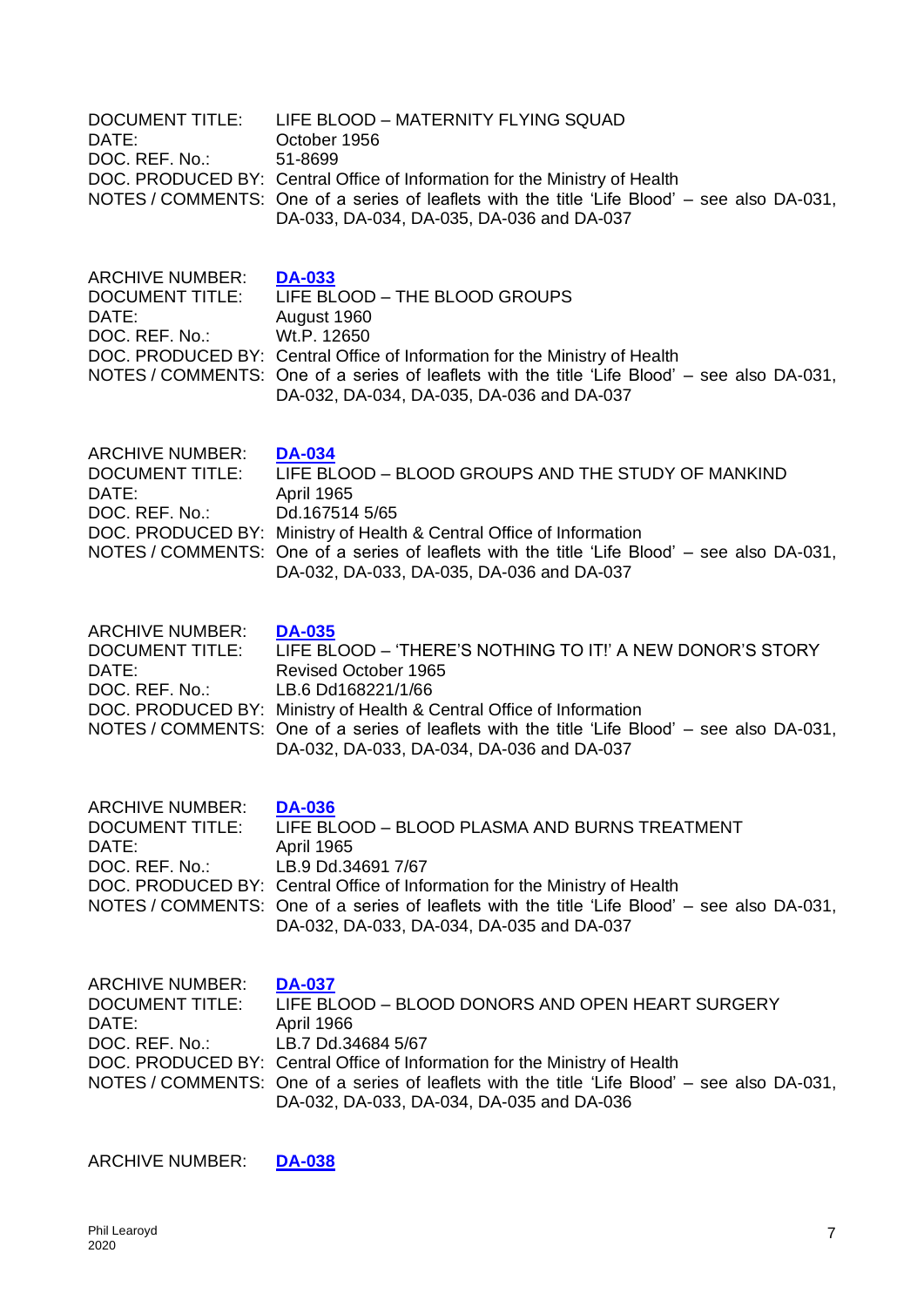| <b>DOCUMENT TITLE:</b><br>DATE:<br>DOC. REF. No.:<br>DOC. PRODUCED BY: H.M.S.O.<br>NOTES / COMMENTS: - | THE Rh FACTOR - A LEAFLET FOR MIDWIVES, NURSES AND<br><b>HEALTH VISITORS</b><br>Revised October 1962. Printed 9 January 1963.<br>90054                                                                                                                             |
|--------------------------------------------------------------------------------------------------------|--------------------------------------------------------------------------------------------------------------------------------------------------------------------------------------------------------------------------------------------------------------------|
| <b>ARCHIVE NUMBER:</b><br><b>DOCUMENT TITLE:</b><br>DATE:<br>DOC. REF. No.:                            | <b>DA-039</b><br>HER BLOOD IS SPECIAL - SO IS YOURS<br>DOC. PRODUCED BY: Dr L. A. D. Tovey / Leeds Regional Hospital Board<br>NOTES / COMMENTS: Leaflet about Rh antibodies and HDFN.                                                                              |
| <b>ARCHIVE NUMBER:</b><br><b>DOCUMENT TITLE:</b><br>DATE:<br>DOC. REF. No.:<br>NOTES / COMMENTS: -     | <b>DA-040</b><br>PRESENTING 50 FACTS FOR 50 YEARS<br>1996<br>DOC. PRODUCED BY: NBS Northern Zone - Bridle Path, Leeds LS15 7TW                                                                                                                                     |
| <b>ARCHIVE NUMBER:</b><br>DATE:<br>DOC. REF. No.:<br>NOTES / COMMENTS: -                               | <b>DA-041</b><br>DOCUMENT TITLE: NEW BLOOD GROUP LABELS FROM 1 <sup>st</sup> APRIL 1992 – United Kingdom<br><b>Blood Transfusion Services</b><br>1992<br>DOC. PRODUCED BY: United Kingdom Blood Transfusion Services                                               |
| <b>ARCHIVE NUMBER:</b><br><b>DOCUMENT TITLE:</b><br>DATE:<br>DOC. REF. No.:<br>NOTES / COMMENTS: -     | <b>DA-042</b><br>NATIONAL BLOOD TRANSFUSION SERVICE 1946 - 1967 21st<br><b>ANNIVERSARY</b><br>May 1967<br>51-6531<br>DOC. PRODUCED BY: Ministry of Health & Central Office of Information                                                                          |
| <b>ARCHIVE NUMBER:</b><br>DOCUMENT TITLE:<br>DATE:<br>DOC. REF. No.:                                   | <b>DA-043</b><br>THE BLOOD GROUPS - BLOOD DONORS SAVE LIVES<br>February 1971<br>LB.5<br>DOC. PRODUCED BY: Central Office of Information for the Ministry of Health<br>NOTES / COMMENTS: Includes a hand-written addition / amendment to the text on the last page. |
| <b>ARCHIVE NUMBER:</b><br><b>DOCUMENT TITLE:</b><br>DATE:<br>DOC. REF. No.:                            | <b>DA-044</b><br>WHAT IS SICKLE CELL ANAEMIA? TRAIT?<br>7366<br>DOC. PRODUCED BY: Brent Sickle Cell & Thalassaemia Centre                                                                                                                                          |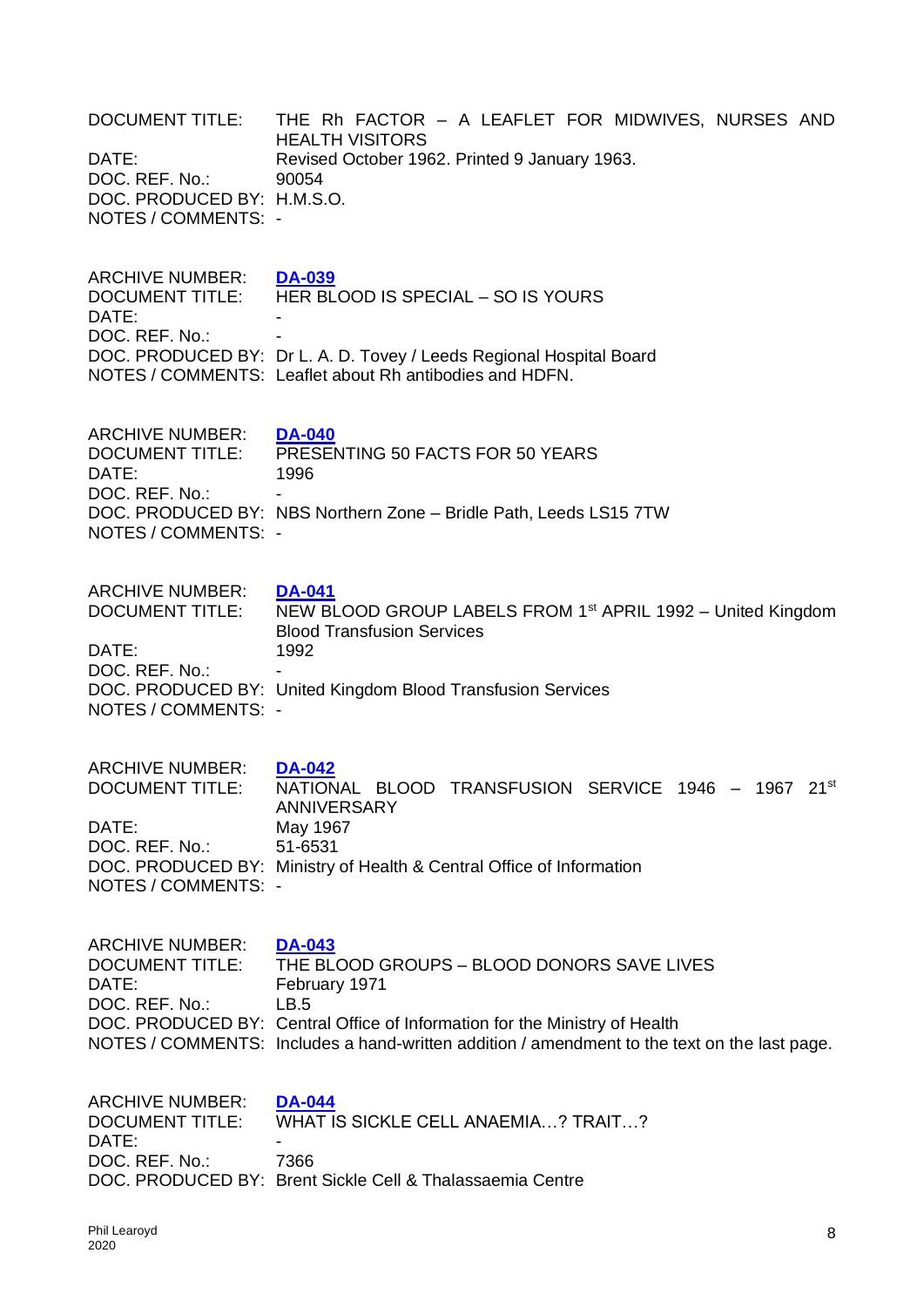NOTES / COMMENTS: Provides information / details.

| <b>ARCHIVE NUMBER:</b>                   | <b>DA-045</b>                                                      |
|------------------------------------------|--------------------------------------------------------------------|
| <b>DOCUMENT TITLE:</b>                   | RED CELL ANTIBODIES AND PREGNANCY                                  |
| DATE:                                    |                                                                    |
| DOC, REF. No.: MAN/SHE/DI/003/01         |                                                                    |
| DOC. PRODUCED BY: National Blood Service |                                                                    |
|                                          | NOTES / COMMENTS: Credited to the 'Trent Blood Centre, Sheffield'. |
|                                          |                                                                    |

ARCHIVE NUMBER: **[DA-046](https://0d66353c-bff7-45fe-afa9-096c14d0e52b.filesusr.com/ugd/9e7bfc_edefcf88040442ab8a4dfcf16d7b5427.pdf)** DOCUMENT TITLE: BLOOD GROUPS and the study of mankind DATE: Probably 1983 DOC. REF. No.: Q0328/83 DOC. PRODUCED BY: The Scottish National Blood Transfusion Service NOTES / COMMENTS: Credited to 'Dr A. E. Mourant' on the inside cover.

#### **2. INFORMATION BOOKLETS – BLOOD SERVICE / MINISTRY OF HEALTH**

| <b>ARCHIVE NUMBER:</b>     | <b>DA-047</b>                                                        |
|----------------------------|----------------------------------------------------------------------|
| <b>DOCUMENT TITLE:</b>     | THE BLOOD GROUPS                                                     |
| DATE:                      | Revised 1959                                                         |
| DOC. REF. No.: C.B.H.32339 |                                                                      |
|                            | DOC. PRODUCED BY: Ministry of Health & Central Office of Information |
| NOTES / COMMENTS: -        |                                                                      |

ARCHIVE NUMBER: **[DA-048](https://0d66353c-bff7-45fe-afa9-096c14d0e52b.filesusr.com/ugd/9e7bfc_fc9b91bc4f034d41b7cc69927f781b43.pdf)** DOCUMENT TITLE: YOUR BLOOD AND HOW IT IS USED TO SAVE LIFE DATE: May 1954 DOC. REF. No.: NBTS 1018 (A85585) DOC. PRODUCED BY: Ministry of Health & Central Office of Information NOTES / COMMENTS: -

ARCHIVE NUMBER: **[DA-049](https://0d66353c-bff7-45fe-afa9-096c14d0e52b.filesusr.com/ugd/9e7bfc_6cea55d7b0b84b8289129165700839da.pdf)** DOCUMENT TITLE: THE NATIONAL BLOOD TRANSFUSION SERVICE DATE: December 1970 DOC. REF. No.: 881805 Dd730451 DOC. PRODUCED BY: Department of Health / HMSO NOTES / COMMENTS: See also DA-050 and DA-051

ARCHIVE NUMBER: **[DA-050](https://0d66353c-bff7-45fe-afa9-096c14d0e52b.filesusr.com/ugd/9e7bfc_e650c1b1c6904401bb634c3113d4530b.pdf)** DOCUMENT TITLE: THE NATIONAL BLOOD TRANSFUSION SERVICE DATE: 1976 DOC. REF. No.: Dd085264 / 8025 DOC. PRODUCED BY: DHSS and the Central Office of Information NOTES / COMMENTS: See also DA-049 and DA-051

ARCHIVE NUMBER: **[DA-051](https://0d66353c-bff7-45fe-afa9-096c14d0e52b.filesusr.com/ugd/9e7bfc_d65f401b538845d3a7616ca9087b735a.pdf)** DOCUMENT TITLE: THE NATIONAL BLOOD TRANSFUSION SERVICE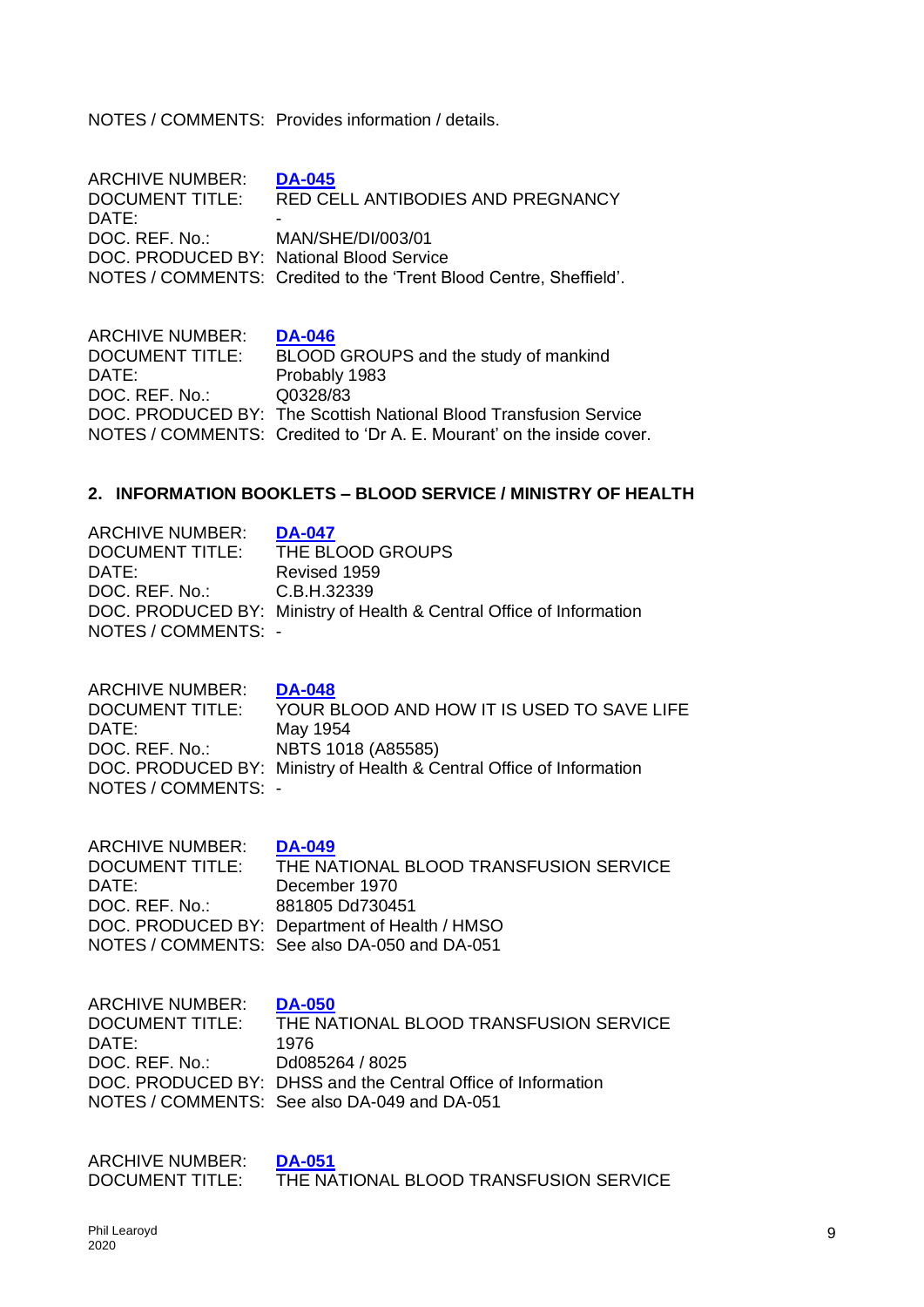| DATE:<br>DOC. REF. No.:                                                                                          | 1981<br>Dd8202650 / 14463<br>DOC. PRODUCED BY: DHSS and the Central Office of Information<br>NOTES / COMMENTS: See also DA-049 and DA-050                                                                                                                                                                         |
|------------------------------------------------------------------------------------------------------------------|-------------------------------------------------------------------------------------------------------------------------------------------------------------------------------------------------------------------------------------------------------------------------------------------------------------------|
| <b>ARCHIVE NUMBER:</b><br>DATE:<br>DOC. REF. No.:<br>DOC. PRODUCED BY: Ministry of Health<br>NOTES / COMMENTS: - | <b>DA-052</b><br>DOCUMENT TITLE: THE NATIONAL BLOOD TRANSFUSION SERVICE - Ministry of Health<br>Reference Note No.3 (Revised September 1954)<br>December 1954<br>40728                                                                                                                                            |
| <b>ARCHIVE NUMBER:</b><br><b>DOCUMENT TITLE:</b><br>DATE:<br>DOC. REF. No.:<br>NOTES / COMMENTS: -               | <b>DA-053</b><br><b>SUPPLYING</b><br>BRITAIN'S BLOOD - THE<br><b>NATIONAL</b><br><b>BLOOD</b><br><b>TRANSFUSION SERVICE</b><br>August 1991<br><b>NBTS 1193</b><br>DOC. PRODUCED BY: Department of Health and Central Office of Information                                                                        |
| <b>ARCHIVE NUMBER:</b><br>DATE:<br>DOC. REF. No.:<br>DOC. PRODUCED BY: Blood Systems Inc                         | <b>DA-054</b><br>DOCUMENT TITLE: THE FLOW OF LIFE - BLOOD SYSTEMS, INC.<br>1980<br>NOTES / COMMENTS: USA Blood Bank booklet                                                                                                                                                                                       |
| <b>ARCHIVE NUMBER:</b><br><b>DOCUMENT TITLE:</b><br>DATE:<br>DOC. REF. No.:                                      | <b>DA-055</b><br>NOTES ON TRANSFUSION - NBTS and SNBTS<br>Revised January 1954<br>$Wt.30018 - 8909(21974)$<br>DOC. PRODUCED BY: Ministry of Health & the Department of Health for Scotland<br>NOTES / COMMENTS: There are four print versions of this booklet – see also DA-056, DA-057<br>and DA-058             |
| <b>ARCHIVE NUMBER:</b><br><b>DOCUMENT TITLE:</b><br>DATE:<br>DOC. REF. No.:                                      | <b>DA-056</b><br>NOTES ON TRANSFUSION - NBTS and SNBTS.<br>Revised January 1958. Printed 1958<br>$Wt.52475 - 2502$ (85837)<br>DOC. PRODUCED BY: Ministry of Health / Department of Health for Scotland<br>NOTES / COMMENTS: There are four print versions of this booklet – see also DA-055, DA-057<br>and DA-058 |
| <b>ARCHIVE NUMBER:</b><br><b>DOCUMENT TITLE:</b><br>DATE:<br>DOC. REF. No.:                                      | <b>DA-057</b><br>NOTES ON TRANSFUSION - NBTS and SNBTS<br>Revised January 1963. Printed 1963<br>$Wt.33235 - 448 (90237)$<br>DOC. PRODUCED BY: Ministry of Health / Department of Health for Scotland                                                                                                              |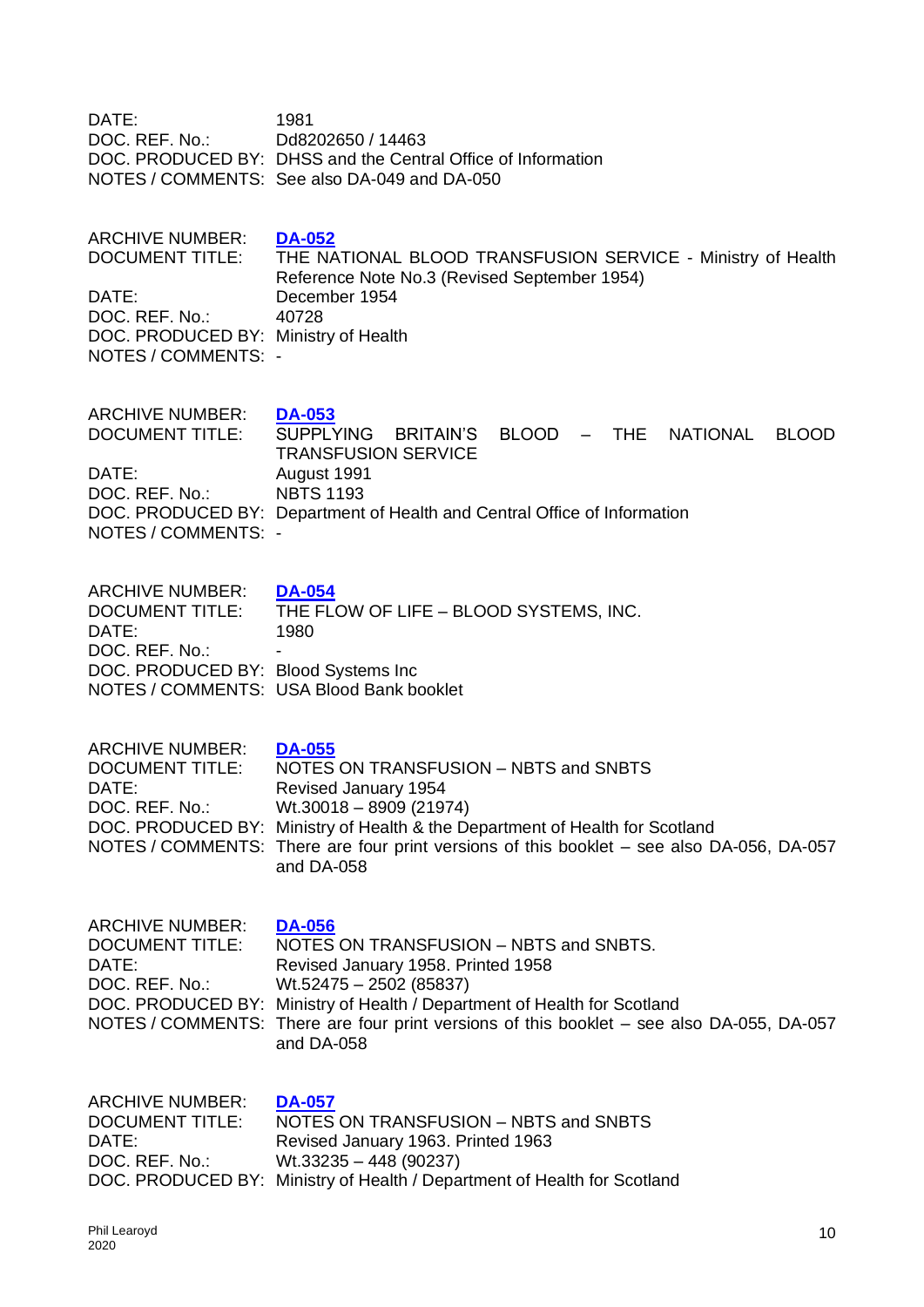NOTES / COMMENTS: There are four print versions of this booklet – see also DA-055, DA-056 and DA-058

| <b>ARCHIVE NUMBER:</b><br><b>DOCUMENT TITLE:</b><br>DATE:<br>DOC. REF. No.: | <b>DA-058</b><br>NOTES ON TRANSFUSION - NBTS and SNBTS<br>1975<br>Dd 421667<br>DOC. PRODUCED BY: Ministry of Health & the Department of Health for Scotland<br>NOTES / COMMENTS: There are four print versions of this booklet – see also DA-055, DA-056<br>and DA-057 |
|-----------------------------------------------------------------------------|------------------------------------------------------------------------------------------------------------------------------------------------------------------------------------------------------------------------------------------------------------------------|
| <b>ARCHIVE NUMBER:</b><br>DATE:<br>DOC. REF. No.:<br>NOTES / COMMENTS: -    | <b>DA-059</b><br>DOCUMENT TITLE: LIFE BLOOD - THE OFFICIAL ACCOUNT OF THE TRANSFUSION<br><b>SERVICES</b><br>1945<br>HMSO Code 70-448<br>DOC. PRODUCED BY: Ministry of Health & the Department of Health for Scotland                                                   |
| <b>ARCHIVE NUMBER:</b>                                                      | <b>DA-060</b>                                                                                                                                                                                                                                                          |
| <b>DOCUMENT TITLE:</b>                                                      | BLOOD TRANSFUSION AND THE NATIONAL BLOOD TRANSFUSION                                                                                                                                                                                                                   |
| DATE:                                                                       | <b>SERVICE</b>                                                                                                                                                                                                                                                         |
| DOC. REF. No.: Dd. 561946 (866393)                                          | Revised November 1968. Printed January 1969                                                                                                                                                                                                                            |
| NOTES / COMMENTS: -                                                         | DOC. PRODUCED BY: HMSO - The Information Services Division of the DHSS                                                                                                                                                                                                 |
| <b>ARCHIVE NUMBER:</b>                                                      | <b>DA-061</b>                                                                                                                                                                                                                                                          |
| DOCUMENT TITLE.                                                             | HAFMOLYTIC DISFASE OF THE NEWBORN $-$ Prepared by the                                                                                                                                                                                                                  |

DOCUMENT TITLE: HAEMOLYTIC DISEASE OF THE NEWBORN – Prepared by the Standing Medical Advisory Committee for the Central Health Services Council, Secretary of State for Social Services, Scotland and Wales. DATE: October 1976 DOC. REF. No.: Dd 555710 60M WPL DOC. PRODUCED BY: Department of Health and Social Security NOTES / COMMENTS: -

### **3. BRITISH RED CROSS SOCIETY CIRCULARS / DOCUMENTS**

| <b>ARCHIVE NUMBER:</b><br><b>DOCUMENT TITLE:</b> | <b>DA-063</b><br><b>BRITISH RED CROSS SOCIETY - BLOOD TRANSFUSION SERVICE</b>                                     |
|--------------------------------------------------|-------------------------------------------------------------------------------------------------------------------|
| DATE:                                            | Undated (1938/39? - pre-WW2)                                                                                      |
| DOC. REF. No.:                                   |                                                                                                                   |
|                                                  | DOC. PRODUCED BY: British Red Cross Society - Percy L. Oliver                                                     |
|                                                  | NOTES / COMMENTS: Circular by Percy Lane Oliver – arrangements for Red Cross blood donors<br>in the event of war. |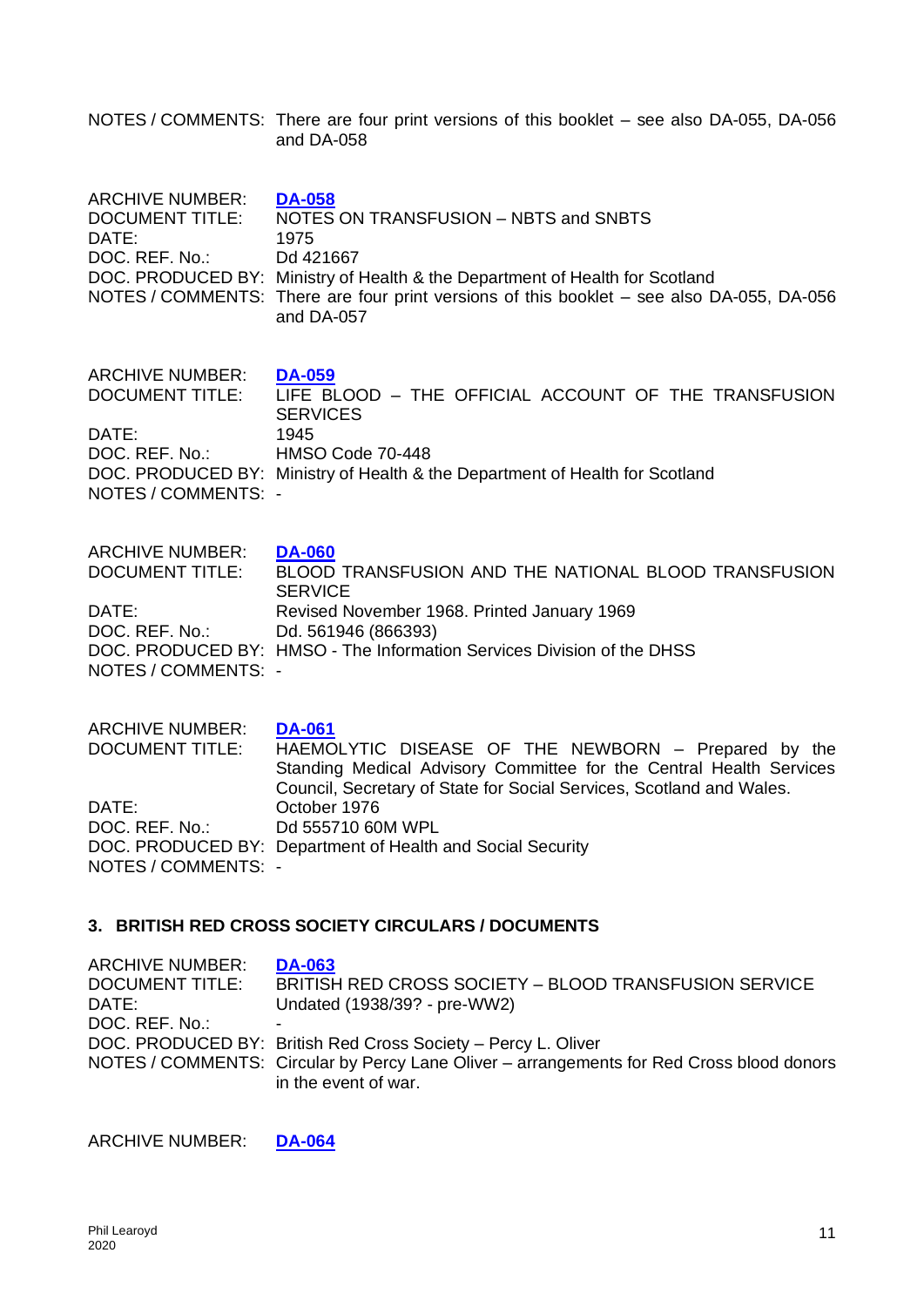| <b>DOCUMENT TITLE:</b><br>DATE:<br>DOC. REF. No.:<br>NOTES / COMMENTS: -                           | BRITISH RED CROSS SOCIETY - BLOOD TRANSFUSION SERVICE -<br>A CALL TO SAVE LIFE - By the Medical Advisor to the London Blood<br><b>Transfusion Service.</b><br>Originally broadcast October 1927<br>Print No: 5,000-3-20-9-35<br>DOC. PRODUCED BY: British Red Cross Society - Blood Transfusion Service |
|----------------------------------------------------------------------------------------------------|---------------------------------------------------------------------------------------------------------------------------------------------------------------------------------------------------------------------------------------------------------------------------------------------------------|
| <b>ARCHIVE NUMBER:</b><br><b>DOCUMENT TITLE:</b><br>DATE:<br>DOC. REF. No.:<br>NOTES / COMMENTS: - | <b>DA-065</b><br>BLOOD TRANSFUSION SERVICE - REPORT OF THE<br>BLOOD<br>TRANSFUSION SERVICE FOR THE YEAR ENDED DECEMBER 31st<br>1938<br>1939<br>DOC. PRODUCED BY: British Red Cross Society                                                                                                              |
| <b>ARCHIVE NUMBER:</b>                                                                             | <b>DA-066</b>                                                                                                                                                                                                                                                                                           |
| <b>DOCUMENT TITLE:</b>                                                                             | BRITISH RED CROSS SOCIETY - BLOOD TRANSFUSION SERVICE                                                                                                                                                                                                                                                   |
| DATE:                                                                                              | QUARTERLY CIRCULAR No.17 October 1937                                                                                                                                                                                                                                                                   |
| DOC. REF. No.:                                                                                     | October 1937                                                                                                                                                                                                                                                                                            |
| NOTES / COMMENTS: -                                                                                | DOC. PRODUCED BY: British Red Cross Society                                                                                                                                                                                                                                                             |
| <b>ARCHIVE NUMBER:</b>                                                                             | <b>DA-067</b>                                                                                                                                                                                                                                                                                           |
| <b>DOCUMENT TITLE:</b>                                                                             | BRITISH RED CROSS SOCIETY - BLOOD TRANSFUSION SERVICE                                                                                                                                                                                                                                                   |
| DATE:                                                                                              | <b>QUARTERLY CIRCULAR No.19 April 1938</b>                                                                                                                                                                                                                                                              |
| DOC. REF. No.:                                                                                     | <b>April 1938</b>                                                                                                                                                                                                                                                                                       |
| NOTES / COMMENTS: -                                                                                | DOC. PRODUCED BY: British Red Cross Society                                                                                                                                                                                                                                                             |
| <b>ARCHIVE NUMBER:</b>                                                                             | <b>DA-068</b>                                                                                                                                                                                                                                                                                           |
| <b>DOCUMENT TITLE:</b>                                                                             | BRITISH RED CROSS SOCIETY - BLOOD TRANSFUSION SERVICE                                                                                                                                                                                                                                                   |
| DATE:                                                                                              | QUARTERLY CIRCULAR No.22 January 1939                                                                                                                                                                                                                                                                   |
| DOC. REF. No.:                                                                                     | January 1939                                                                                                                                                                                                                                                                                            |
| NOTES / COMMENTS: -                                                                                | DOC. PRODUCED BY: British Red Cross Society                                                                                                                                                                                                                                                             |

## **4. POST WW2 BLOOD SERVICE DOCUMENTS**

| <b>DA-069</b>                                       |
|-----------------------------------------------------|
| MINISTRY OF HEALTH CIRCULAR - AMBULANCES            |
| 20 April 1945                                       |
| Circular 70/45                                      |
| DOC. PRODUCED BY: A. W. Neville, Ministry of Health |
| NOTES / COMMENTS: See also DA-070 and DA-071        |
|                                                     |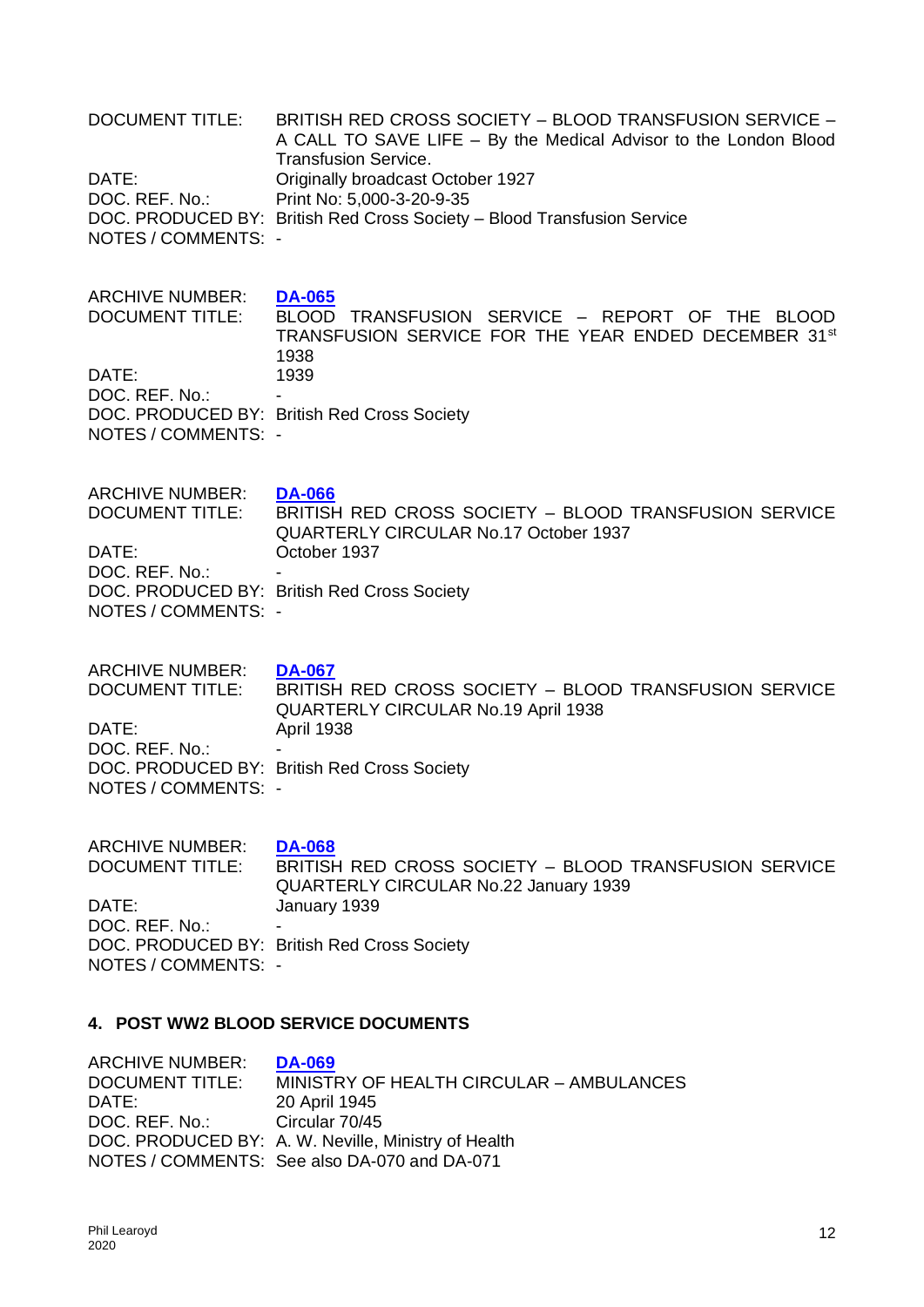| <b>ARCHIVE NUMBER:</b><br><b>DOCUMENT TITLE:</b><br>DATE:<br>DOC. REF. No.:                      | <b>DA-070</b><br>MEETING OF BLOOD TRANSFUSION OFFICERS / MINISTRY OF<br><b>HEALTH - EMERGENCY BLOOD TRANSFUSION SERVICE</b><br>13 June 1945<br>EMS. 200/200C<br>DOC. PRODUCED BY: Sir Francis Fraser - Ministry of Health<br>NOTES / COMMENTS: Whitehall – 13 <sup>th</sup> June 1945. See also DA-069 and DA-071         |
|--------------------------------------------------------------------------------------------------|---------------------------------------------------------------------------------------------------------------------------------------------------------------------------------------------------------------------------------------------------------------------------------------------------------------------------|
| <b>ARCHIVE NUMBER:</b><br><b>DOCUMENT TITLE:</b><br>DATE:<br>DOC. REF. No.:                      | <b>DA-071</b><br>CIRCULAR - HOSPITAL TRANSPORT [To: County Councils; County<br>Borough Districts; Borough and district Councils]<br>26 July 1945<br>Circular 141/45<br>DOC. PRODUCED BY: J. E. Pater - Ministry of Health<br>NOTES / COMMENTS: See also DA-069 and DA-070                                                 |
| <b>ARCHIVE NUMBER:</b><br><b>DOCUMENT TITLE:</b><br>DATE:<br>DOC. REF. No.:                      | <b>DA-072</b><br>SUMMARY<br>[NOTES] OF A CONFERENCE OF REGIONAL<br>TRANSFUSION OFFICERS HELD AT THE MANCHESTER ROYAL<br><b>INFIRMARY</b><br>22 June 1945<br>DOC. PRODUCED BY: Dr Wilkinson (Region 10B - Manchester)<br>NOTES / COMMENTS: Re: Memo on the post-war blood transfusion service by the Ministry of<br>Health |
| <b>ARCHIVE NUMBER:</b><br><b>DOCUMENT TITLE:</b><br>DATE:<br>DOC. REF. No.:<br>DOC. PRODUCED BY: | <b>DA-073</b><br>DOCUMENT TO SIR WILSON JAMESON - ESTABLISHMENT OF A<br>NATIONAL BLOOD TRANSFUSION SERVICE BY THE MINISTRY OF<br><b>HEALTH</b><br>NOTES / COMMENTS: Some hand written additions / changes to content. See also DA-074                                                                                     |
| <b>ARCHIVE NUMBER:</b><br><b>DOCUMENT TITLE:</b><br>DATE:<br>DOC. REF. No.:                      | <b>DA-074</b><br>LETTER TO DR AUBERT + OUTLINE DRAFT POLICIES<br>13 August 1946<br>93285/19/1B<br>DOC. PRODUCED BY: W. d'A. Maycock - Ministry of Health<br>NOTES / COMMENTS: Sent to Regional Blood Transfusion Officers and London Depot Directors<br>by the Ministry of Health. See also DA-075 and DA-076             |
| <b>ARCHIVE NUMBER:</b><br><b>DOCUMENT TITLE:</b><br>DATE:<br>DOC. REF. No.:                      | <b>DA-075</b><br>LETTER TO COL MAYCOCK - 'YOUR LETTER DATED AUGUST 13th<br>CONCERNING DRAFT OUTLINING POLICY' + HAND WRITTEN<br><b>NOTES</b><br>23 August 1946<br>EFA/BW                                                                                                                                                  |